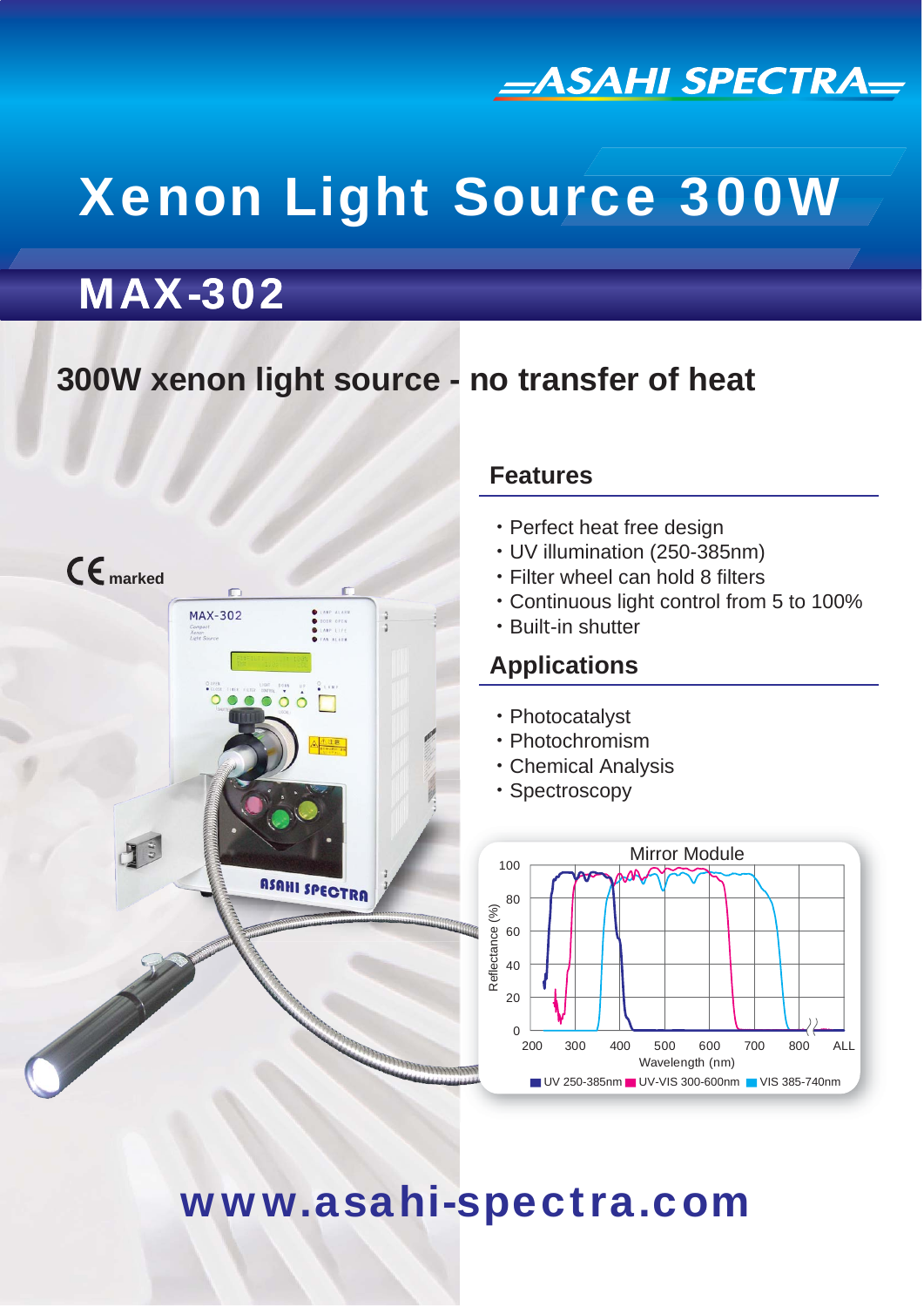### Features



#### 1. CERMAX Xenon Arc Lamp 2. Mirror Module



The xenon lamp efficiency is enhanced by the integral parabolic reflector and molded heat sink which serve maximum transition of light energy, color temperature of 5600 kelvin. The lamp replacement is easy and precision system alignment is not required.



### 3. ND (Neutral Density) Filter 4. Filter Wheel



Built-in variable ND filter alows precise contol B of lamp intensity by 1% within the rage of 5% o to 100%. It is aplicable for temperature care applications. a



#### **Panel Controls**

User friendly menu and comprehensive display for easy unit operation and maintenance.



- **1. Exposure Time Set 0.5-9999999.9sec**
- **2. Shutter Activation open/close**
- **3. Filter position**
- **4. Light Intensity Adjustment**

\*All of those features can be controled remotely by using RS232C.





This sophisticated optical unit consists of several multi-coated filters to block unwanted energy from xenon lamp and only desired throughput is obtainable. The MAX-302 offers 2 types of mirror modules, UV and VIS types.





The filter wheel can hold up to the maximum of 8 filters (1 inch diameter). To customize spectrum output, wide varieties of optical filters, shortpass, longpass, and bandpass are available.

**ASAHI SPECTO**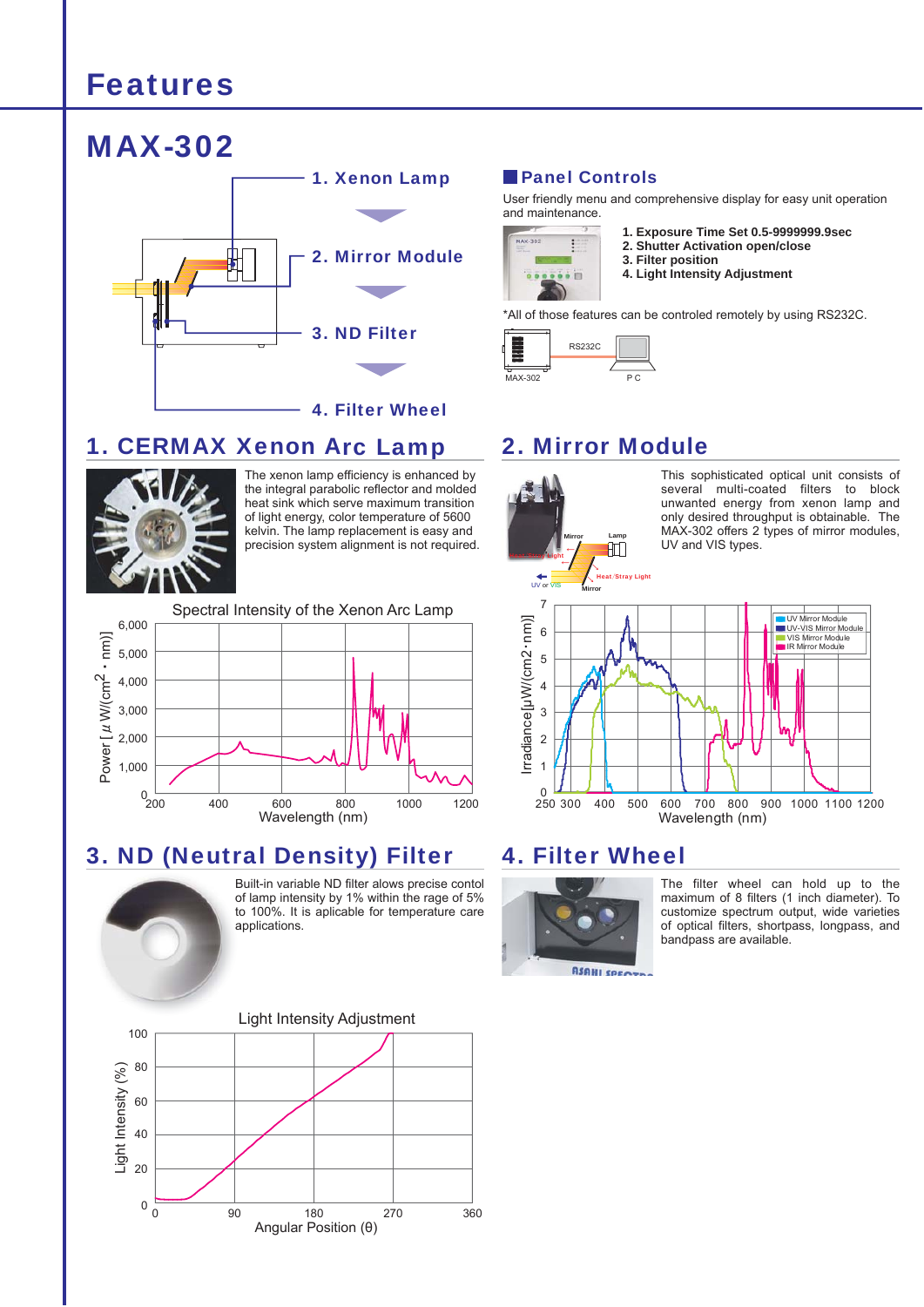### **Options**

### Light Guide



Single Legged Light Guide

### Collimating Lens

The illuminating light from the MAX-302 is delivered to the point of use by the light guide efficiently. We cary single legged light guides as well as multi-legged types for different your needs.



Collimating lense reduces the divergence of light from the light guide and provide uniform light output. It is suitable for directional backlighting which requires clear silhouette of an object.



Asahi Spectra produces varieties of precise optical filters to help modification of spectrul output from the MAX-302. Along with the MAX-302 built-in features such as mirror module, variable ND filter, and shutter control, unique lighting environments for any applications are simply produced.

#### **Bandpass Filter Series**

Asahi Spectra bandpass filters are available for use with the MAX-302. They allow users to tailor the spectral throuput of the system to suit wide variety of applications more precisely while eliminating unwanted energy.



Optical Filters